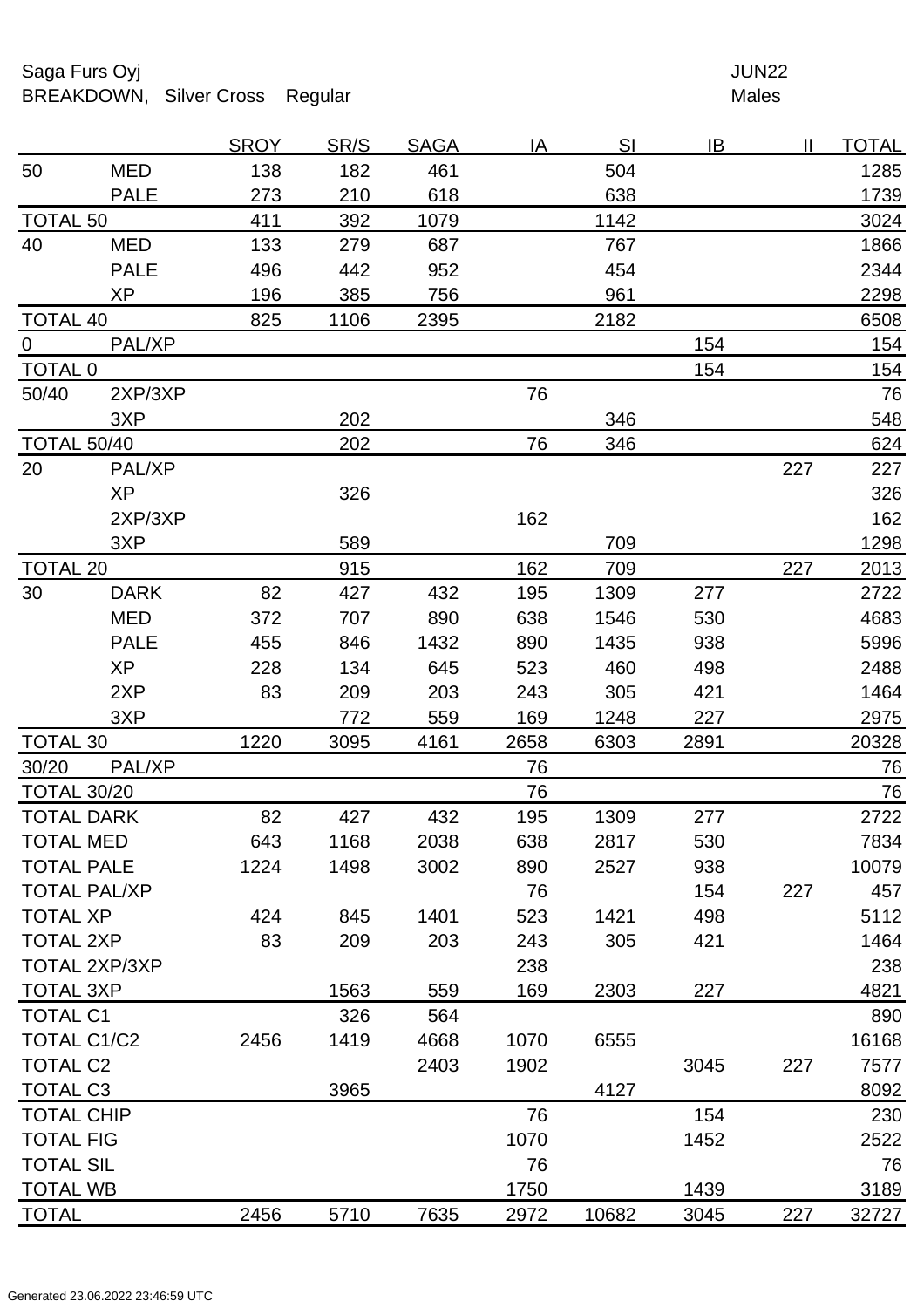| Saga Furs Oyj<br>BREAKDOWN, Silver Cross Regular |     |             |      |             |    | JUN22<br><b>Males</b> |    |  |       |  |
|--------------------------------------------------|-----|-------------|------|-------------|----|-----------------------|----|--|-------|--|
|                                                  |     | <b>SROY</b> | SR/S | <b>SAGA</b> | ΙA | SI                    | IB |  | TOTAL |  |
| Lots:                                            | 185 |             |      |             |    |                       |    |  |       |  |
| Showlots:                                        | 92  |             |      |             |    |                       |    |  |       |  |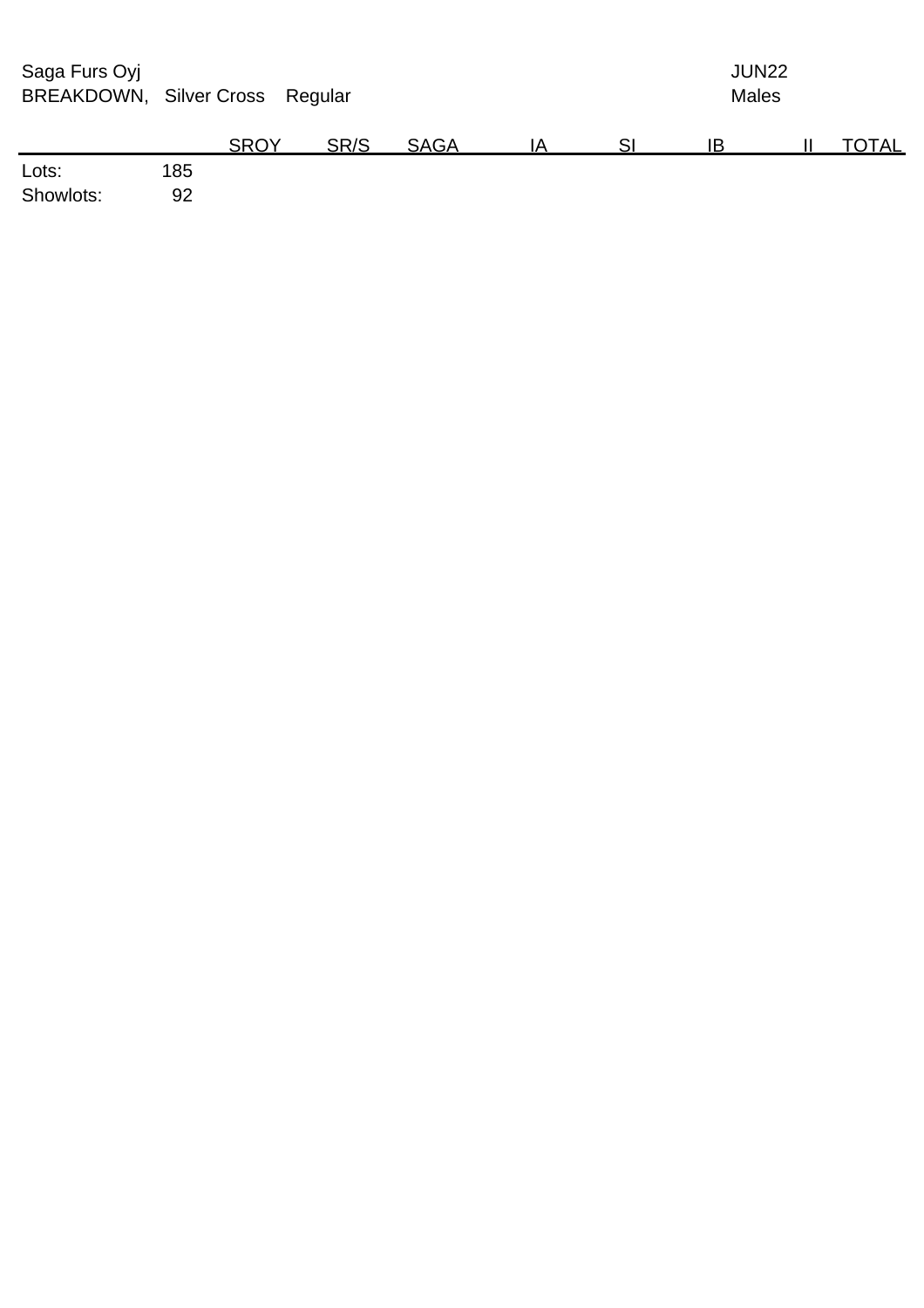# Saga Furs Oyj and the Saga Furs Oyj and the Saga Furs of the Saga Furs of the Saga Furs of the Saga Furs of the Saga Furs of the Saga Furs of the Saga Furs of the Saga Furs of the Saga Furs of the Saga Furs of the Saga Fur BREAKDOWN, Silver Cross Regular Females

|                     |                      | <b>SROY</b> | SR/S | <b>SAGA</b> | IA   | SI   | IB   | <u>TOTAL</u> |
|---------------------|----------------------|-------------|------|-------------|------|------|------|--------------|
| $\overline{2}$      | <b>DARK</b>          | 555         | 453  | 2244        | 273  | 935  |      | 4460         |
|                     | <b>MED</b>           | 600         | 420  | 1942        | 954  | 1150 | 458  | 5524         |
|                     | <b>MED/PAL</b>       |             |      |             | 220  |      |      | 220          |
|                     | <b>PALE</b>          | 336         | 300  | 1194        | 209  | 612  | 179  | 2830         |
|                     | PAL/XP               |             |      |             | 461  | 158  | 221  | 840          |
|                     | <b>XP</b>            | 129         | 46   | 525         | 127  | 307  | 115  | 1249         |
|                     | 2XP                  |             | 652  |             |      | 279  |      | 931          |
| <b>TOTAL 2</b>      |                      | 1620        | 1871 | 5905        | 2244 | 3441 | 973  | 16054        |
| $\overline{0}$      | <b>DARK</b>          | 563         | 314  | 964         |      | 564  |      | 2405         |
|                     | <b>MED</b>           | 1127        |      | 2165        | 1531 | 699  | 363  | 5885         |
|                     | <b>PALE</b>          | 871         |      | 1689        | 426  | 759  | 182  | 3927         |
|                     | PAL/XP               |             |      |             | 970  |      | 348  | 1318         |
|                     | <b>XP</b>            | 416         | 133  | 691         | 284  | 415  | 175  | 2114         |
|                     | 2XP                  | 192         | 148  | 377         |      | 103  |      | 820          |
| <b>TOTAL 0</b>      |                      | 3169        | 595  | 5886        | 3211 | 2540 | 1068 | 16469        |
| 1                   | <b>DARK</b>          | 708         | 569  | 2425        | 279  | 1729 |      | 5710         |
|                     | <b>MED</b>           | 1305        |      | 3455        | 1643 | 1673 | 771  | 8847         |
|                     | <b>PALE</b>          | 777         | 364  | 1758        | 506  | 1077 | 292  | 4774         |
|                     | PAL/XP               |             |      |             | 1068 |      | 427  | 1495         |
|                     | <b>XP</b>            | 491         | 232  | 1041        | 342  | 654  | 189  | 2949         |
|                     | 2XP                  | 323         | 442  | 690         |      | 450  |      | 1905         |
| <b>TOTAL 1</b>      |                      | 3604        | 1607 | 9369        | 3838 | 5583 | 1679 | 25680        |
| 20                  | <b>DARK</b>          | 126         | 164  | 407         |      | 171  |      | 868          |
|                     | <b>MED</b>           | 502         | 159  | 550         | 681  | 592  | 226  | 2710         |
|                     | <b>PALE</b>          | 155         | 115  | 306         |      | 135  |      | 711          |
|                     | PAL/XP               |             |      |             | 675  |      | 339  | 1014         |
|                     | <b>XP</b>            | 244         | 132  | 545         |      | 397  |      | 1318         |
|                     | 2XP                  |             | 135  |             |      |      |      | 135          |
| <b>TOTAL 20</b>     |                      | 1027        | 705  | 1808        | 1356 | 1295 | 565  | 6756         |
| 20/0                | <b>MED</b>           |             |      |             |      |      | 250  | 250          |
|                     | <b>PALE</b>          |             |      |             |      | 208  |      | 208          |
|                     | 2XP                  |             |      |             |      | 196  |      | 196          |
| TOTAL 20/0          |                      |             |      |             |      | 404  | 250  | 654          |
| <b>TOTAL DARK</b>   |                      | 1952        | 1500 | 6040        | 552  | 3399 |      | 13443        |
| <b>TOTAL MED</b>    |                      | 3534        | 579  | 8112        | 4809 | 4114 | 2068 | 23216        |
|                     | <b>TOTAL MED/PAL</b> |             |      |             | 220  |      |      | 220          |
| <b>TOTAL PALE</b>   |                      | 2139        | 779  | 4947        | 1141 | 2791 | 653  | 12450        |
| <b>TOTAL PAL/XP</b> |                      |             |      |             | 3174 | 158  | 1335 | 4667         |
| <b>TOTAL XP</b>     |                      | 1280        | 543  | 2802        | 753  | 1773 | 479  | 7630         |
| <b>TOTAL 2XP</b>    |                      | 515         | 1377 | 1067        |      | 1028 |      | 3987         |
| <b>TOTAL C1</b>     |                      | 345         |      | 5452        |      | 849  |      | 6646         |
| TOTAL C1/C2         |                      | 7866        | 787  | 5285        | 4196 | 7960 |      | 26094        |
| <b>TOTAL C2</b>     |                      | 792         |      | 11102       | 6422 | 1853 | 4535 | 24704        |
| <b>TOTAL C3</b>     |                      | 417         | 3991 | 1129        | 31   | 2601 |      | 8169         |
|                     |                      |             |      |             |      |      |      |              |